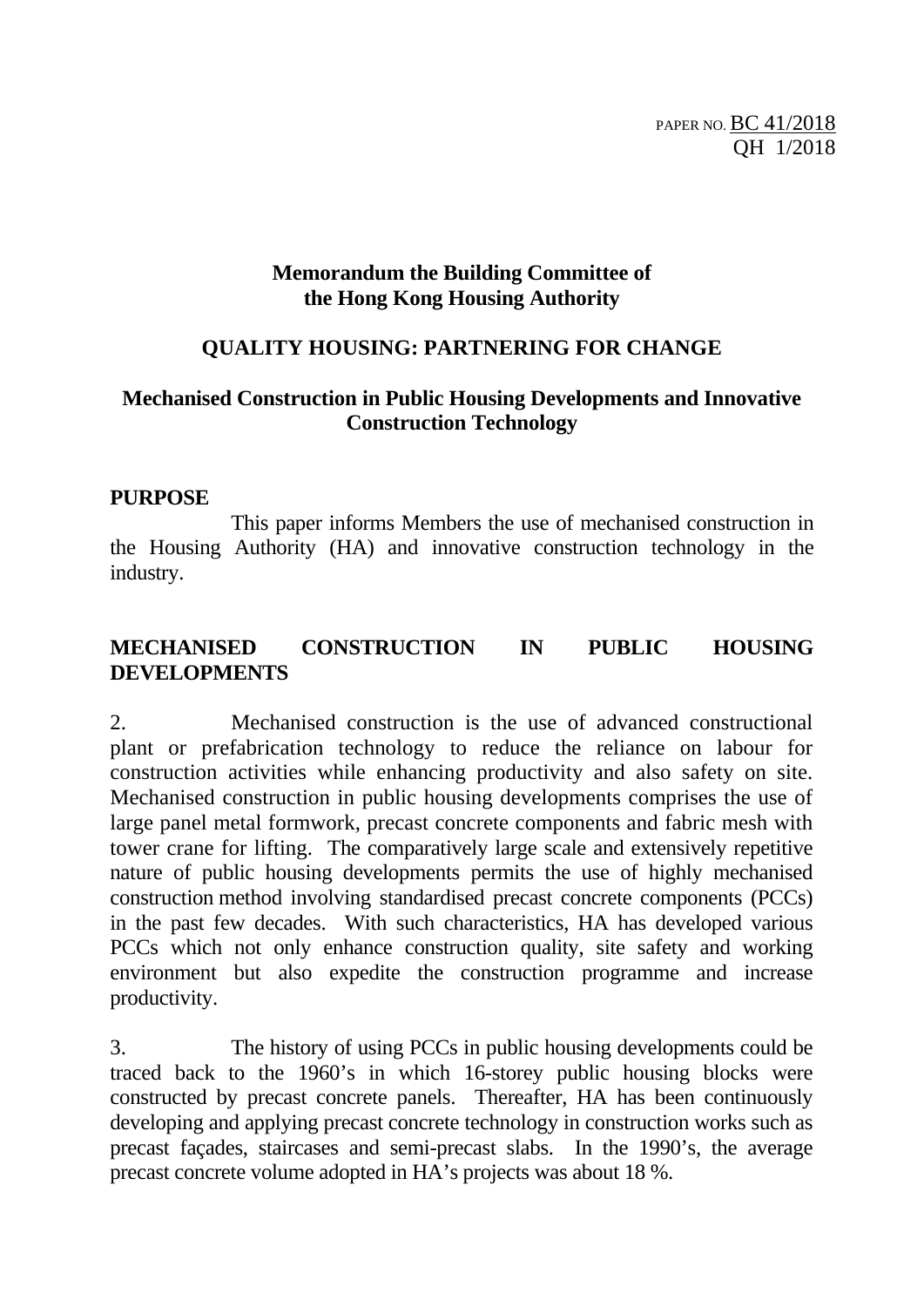4. In 2008, Modular Flat Design  $N^{ote 1}$  was adopted to optimise site potential under the principle of "Functional and Cost Effective" design. The volume of precast concrete with the basic PCCs was about 20% and would be increased to 35% if volumetric precast bathroom  $N^{Oite 2}$  was adopted. Subsequently, we adopted precast ground floor water tank, precast roof water tank and precast roof parapet where applicable to suit different project requirements to enhance the quality, safety and expedite the construction programme since 2011. Precast acoustic balcony was also adopted as a mitigation measure to severe noise impact since the pilot project in 2013. (Use of PCCs in public housing developments is illustrated in **Annex A**.)

5. With experience accumulated over more than 25 years' application in HA's projects, practitioners in the construction industry hold the general view that mechanised construction is a reliable  $Note^3$ , quality and safe  $Note^4$  means of construction. The productivity of public housing construction is currently maintained at a high level with 6-day construction cycle for typical floor and the worker per flat ratio at around 0.12. The overall construction cost of public housing projects is about 40% lower than those of comparable residential developments in the private sector  $N<sub>ote</sub> 5$ . HA is committed to devote continuous efforts for enhancement of its housing production including the development and promotion of PCCs.

 $- - - -$ 

Note 1 HA developed a library of Modular Flat Design making reference to a series of non-standard flat designs evolved over the years to strive for greater efficiency and productivity through wider use of mechanised construction.

Note 2 Volumetric Precast Bathroom is mandatory for public housing developments of which the site storage area and delivery logistic are available.

Note 3 With the advancement in precast concrete technology, the traditional labourintensive site works could be reformed to a better working environment by using automated technology and innovation in factory condition.

Note 4 Through the use of mechanised construction and PCCs, considerable amount of onsite construction works at height are migrated to the prefabrication yard such that the risk of construction accident has been reduced.

Note 5 Comparable residential developments in the private sectors means the nature of development scale, flat unit size and building provisions are of similar standard to HA public housing developments.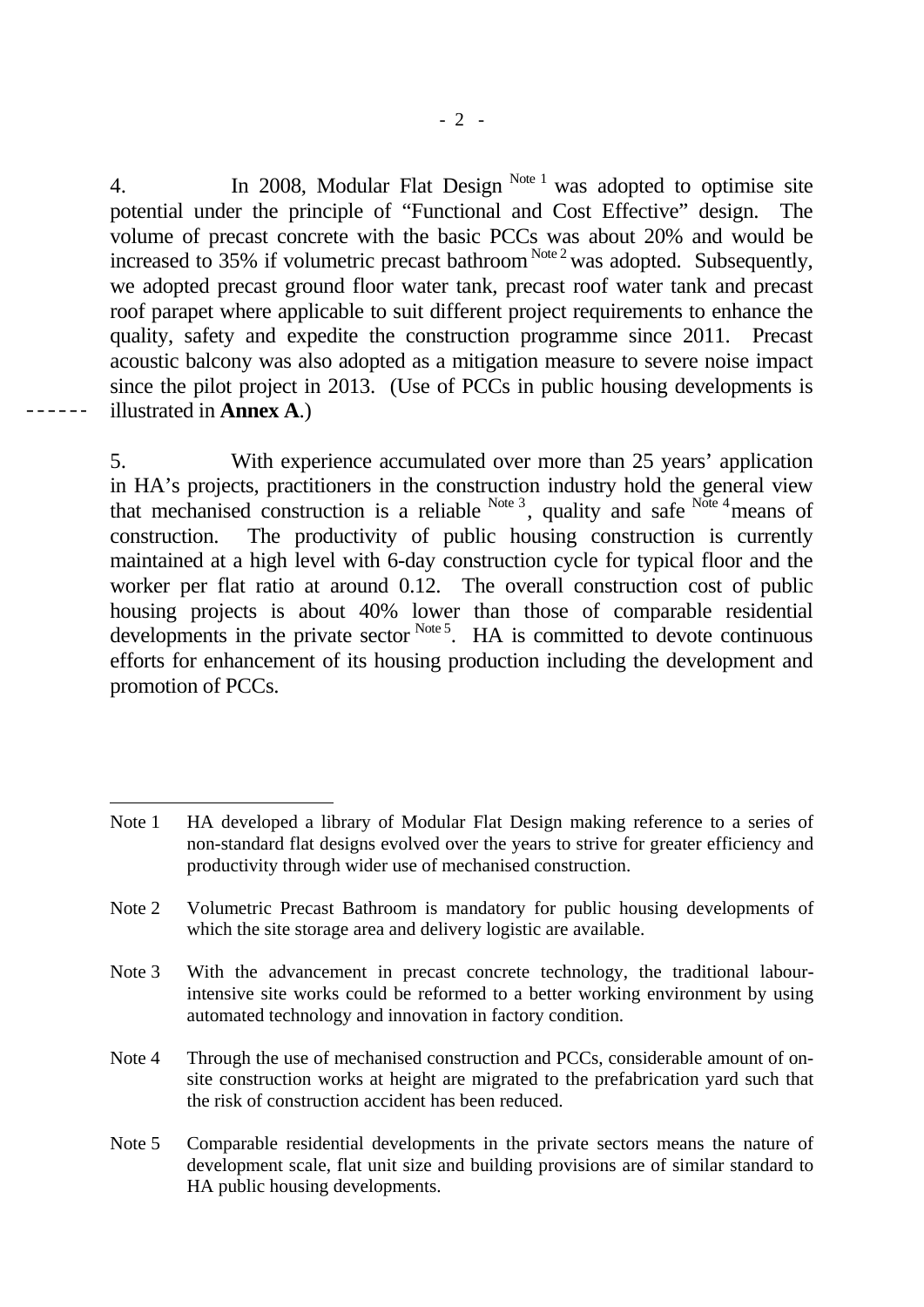### **INNOVATIVE CONSTRUCTION TECHNOLOGY**

6. The construction industry in Hong Kong has been facing the challenges of pricey construction cost, shortage and ageing of workers and declining productivity. The Government is proactively promoting innovative construction method and advanced technology to enhance productivity and costeffectiveness. In the 2017 Policy Address, the Chief Executive promulgated a new initiative to "promote and lead the adoption of Modular Integrated Construction (MiC) Note  $6 \text{ in the construction industry.}$  By adopting the concept of 'factory assembly followed by on-site installation' and the mode of manufacturing, labour intensive processes can be accomplished in off-site prefabrication yard with a view to enhancing productivity and cost effectiveness".

7. MiC has recently been sprouted and applied in some overseas projects, notably in Singapore and the United Kingdom. It can potentially improve productivity depending on the development type and complexity of the projects. However, there are issues to be resolved for MiC technologies in particular for high-rise and high density public housing developments in Hong Kong's context. They include statutory requirement, technical viability, site constraints, cost effectiveness, productivity enhancement and availability of temporary storage area. Unlike hostel or hotel developments which have a lot of architectural finishes and building services installations, the edge over for productivity enhancement may be limited in public housing developments since we have already adopted modular flat design with no-frills finishes, no-frills fittings and installations.

#### **WAY FORWARD**

8. HA is open and receptive to new initiatives as always if it could enhance quality, safety, productivity and environmental performance. In light of the above challenges, we are conducting a viability study on whether it is appropriate to adopt MiC for public housing development projects with consideration of the above mentioned issues. The final report would be completed tentatively by the end of 2018 and we will then seek Members' approval for the way forward. For current HA projects, we have been exploring to extend the use of

Note 6 MiC means a construction method whereby free-standing volumetric modules (complete with finishes for walls, floors and ceilings) are manufactured and assembled in an accredited fabrication facility, in accordance with accredited fabrication method, and then installed in a building.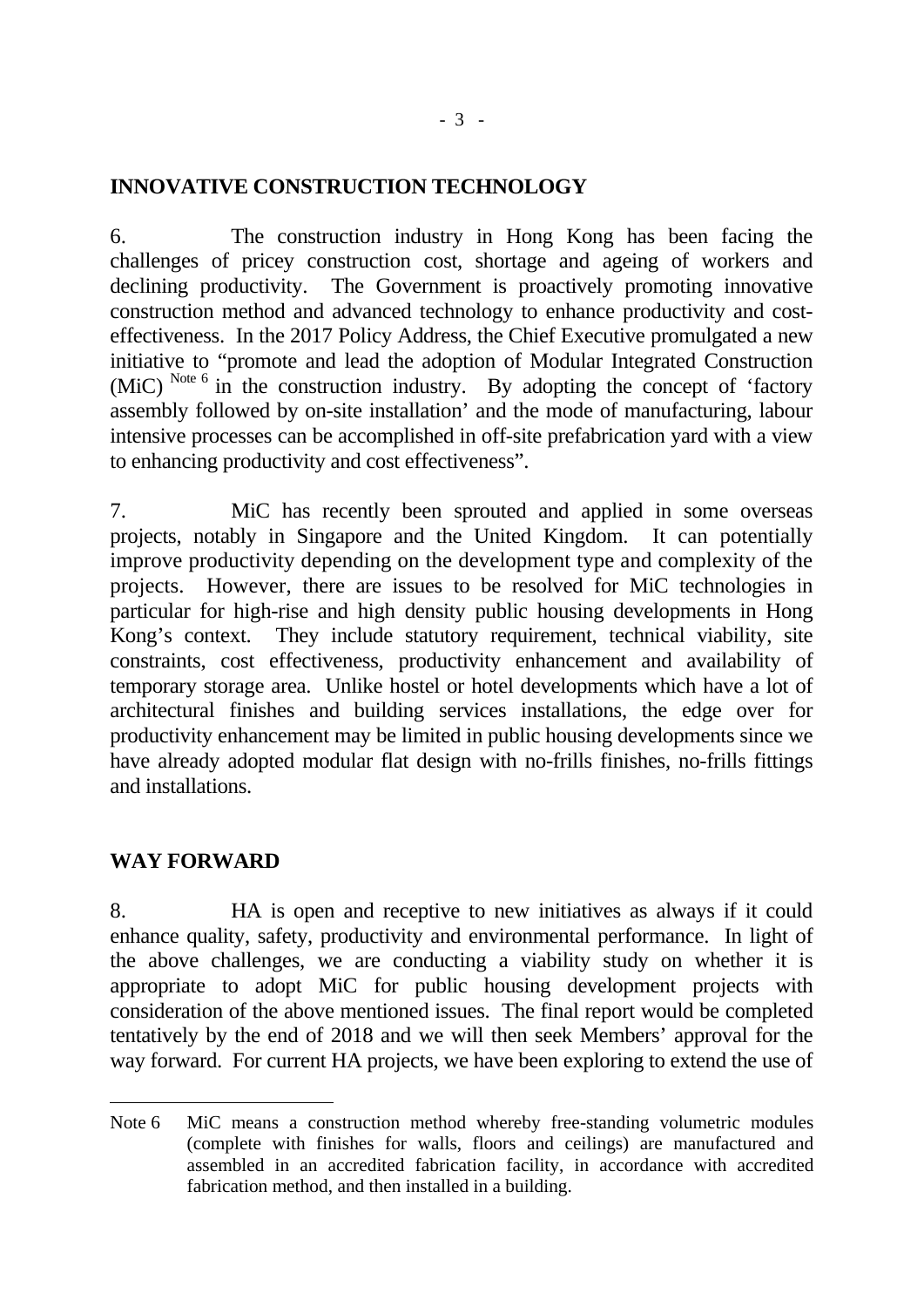PCCs where practicable such as precast structural wall and corridor slab to further enhance the buildability and productivity.

#### **INFORMATION**

9. This paper is issued for Members' information.

Miss Angie AU YEUNG Secretary, Building Committee Tel No.: 2761 7465 Fax No.: 2761 0019

| File Ref | : HD(SEDC) $412/24$                   |
|----------|---------------------------------------|
|          | (Development & Construction Division) |
|          | Date of Issue : 15 August 2018        |

#### **LIST OF ANNEX**

**Annex A –** Use of Precast Concrete Components in Public Housing Developments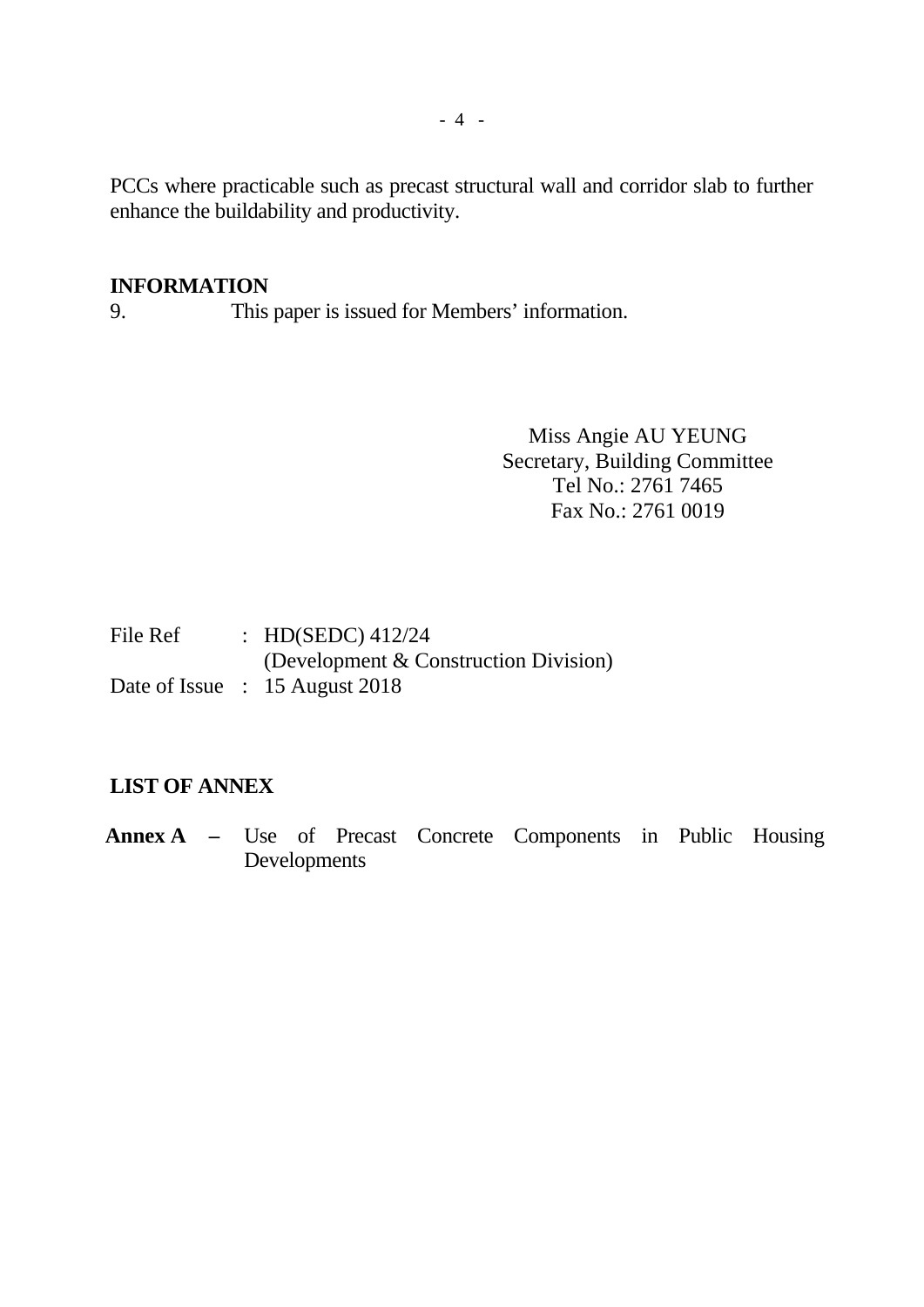# **Use of Precast Concrete Components in Public Housing Developments**

## **(Domestic Block)**